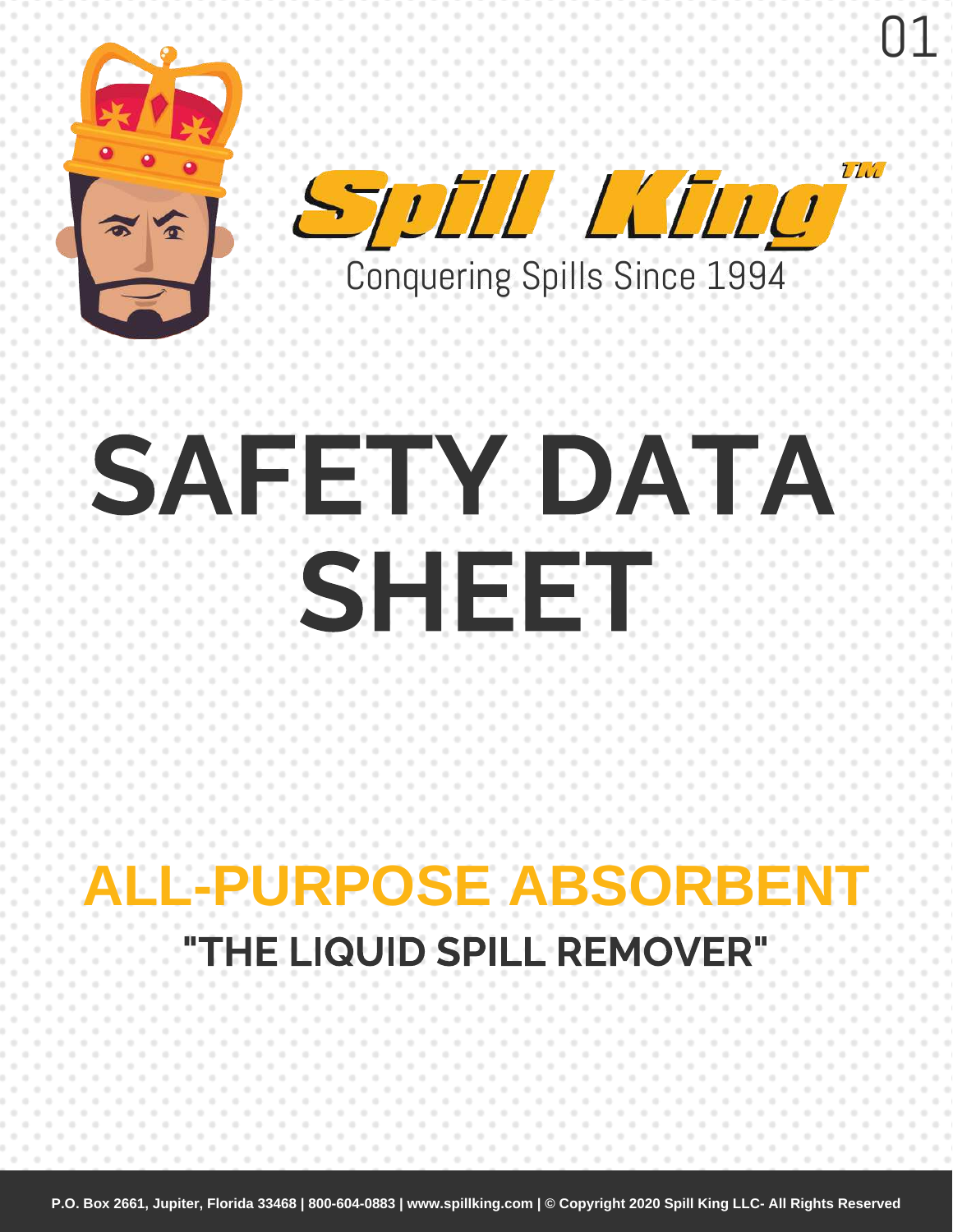# **SAFETY DATA SHEET**  *ALL-PURPOSE ABSORBENT*

# **SECTION 1 - Chemical Product and Company Identification**

**Product Identifier: CAS# 93763-70-3** 

**Product Class: Amorphous Sodium Potassium Aluminum Silicate Product Use: Industrial** 

# **SECTION 2 – Hazards Identification**

**OSHA/HCS status: This Material is not considered hazardous by the OSHA Hazard Communication Standard (29 CFR 1910.1200)** 

**Route of entry:**

 **Skin contact: Repeated or prolonged contact may cause irritation**

 **Skin absorption: N/A**

 **Eye contact: May irritate or injure eyes, mechanically**

 **Inhalation: Upper Respiratory Irritant: May aggravate pre-existing respiratory conditions. Long-term inhalation of respirable crystalline silica can cause disabling lung disease (silicosis).**

 **Ingestion: LD50 not established, presumed over 2000 mg/kg**

 **Emergency Overview: The fine particle size products represent inhalation hazards that can readily be controlled with appropriate dust protection equipment. Avoid processes that generate unnecessary dust.** 

**WHMIS Symbols:**

 **Potential Health Effects: See above regarding long term exposure: skin irritation, silicosis and eye irritation** 

# **SECTION 3 – Composition/Information on Ingredients**

**Product Description/Components: Powder or granules, CAS# 93763-70-3** 

| Hazardous<br>Ingredients | CAS#                 | % | <b>ACGIH</b>                                    | TLV, mg/cu.m. NIOSH, mg/cu.m OSHA PEL, mg/cu.m | .<br>.<br>.<br>.<br>. |
|--------------------------|----------------------|---|-------------------------------------------------|------------------------------------------------|-----------------------|
| Quartz                   | 14808-60-7           |   | $\leq$ 0.1 0.025 (Respirable) 0.05 (Respirable) | 0.1 (Respirable)                               | .<br>.                |
|                          | LD50: Not Available. |   | LC <sub>50</sub> : Not Available                |                                                | .<br>.                |

# **SECTION 4 – First Aid Measures**

**Skin Contact: Wash off with soap and water**

 **Eye Contact: Flush eyes with generous amounts of water for at least 5 minutes. Inhalation: Remove to fresh air. Seek medical attention if victim is not breathing or uncomfortable. Ingestion: Do not induce vomiting. Seek medical attention if victim is not breathing or uncomfortable.** 

# **SECTION 5 - Fire Fighting Measures**

**Flammable: No**

 **Means of Extinction: Use extinguishing media appropriate for surrounding material. Flashpoint (C) and Method (oc or cc): N/A**

 **Upper Flammable Limit (% by volume): N/A**

 **Lower Flammable Limit (% by volume): N/A**

 **Autoignition Temperature (C): N/A**

 **Explosion Data - Sensitivity to Impact: N/A**

 **Explosion Data - Sensitivity to Static Discharge: High airborne concentrations of dusts are susceptible to explosions. Hazardous Combustion Products: N/A**

 **NFPA: Health: \*(Refer to SDS), Flammability: 0, Reactivity: 0, Other: None**

 **HMIS Ratings: Health: \*(See SDS), Flammability: 0, Reactivity: 0, Personal Protection: E**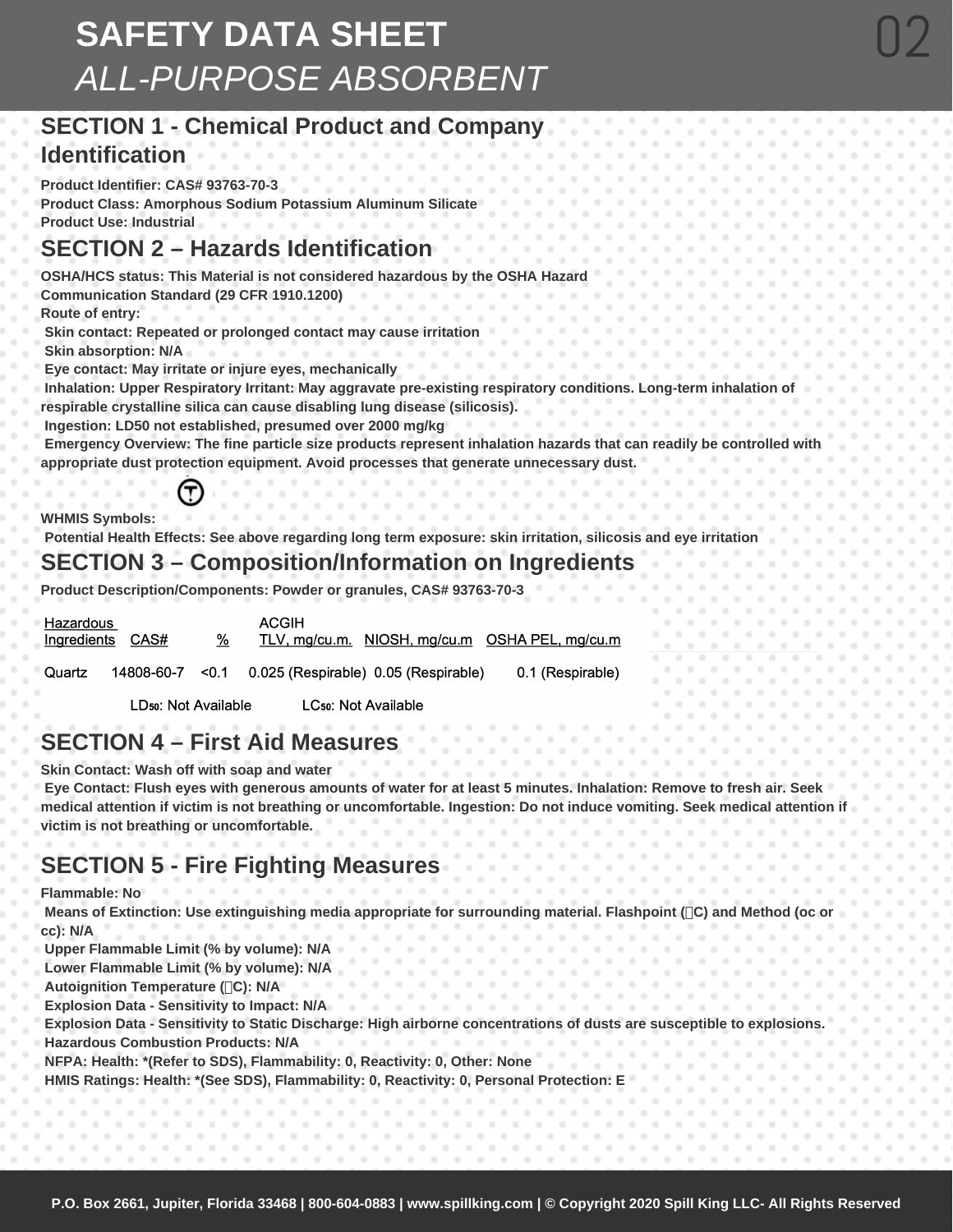# **SAFETY DATA SHEET**  *ALL-PURPOSE ABSORBENT*

# **SECTION 6 - Accidental Release Measures**

**Leak and Spill Procedures: Normal clean-up procedures. Care should be taken to avoid causing dust to become airborne. Vacuum cleaning systems are recommended. Wetting spilled material with water may control dust and make clean up easier.** 

03

# **SECTION 7 - Handling and Storage**

**Handling Procedures and Equipment: Avoid creating unnecessary dust. Storage Requirements: Store with other dusty materials, away from products that could be affected by dust.** 

# **SECTION 8 - Exposure Control/Personal Protection COMMENTS**

**Product Description/Components: Powder or granules, CAS# 93763-70-3** 

**Exposure Limits** 

ACGIH TLV: 10 mg/m<sup>3</sup> total dust

3 mg/m<sup>3</sup> respirable dust

OSHA PEL: 15 mg/m<sup>3</sup> total dust

#### 5 mg/m<sup>3</sup> respirable dust

**Engineering Controls** 

**General: Good housekeeping rules apply**

 **Local Exhaust from work stations using this material**

 **Recommended Personal Protective Equipment:**

**Plastic or Rubber Gloves if skin irritation occurs**

**Respirator – NIOSH/OSHA approved dust respirator adequate for contaminant concentrations encountered.**

**Eye protection recommended**

**Disposable footwear for frequent handling of this material**

**Coveralls for frequent handling of this material** 

# **SECTION 9 – Physical and Chemical Properties**

**Physical State: Solid powder or granules Odor and Appearance: White to off white powder or granules with no odor Odor Threshold (ppm): N/A Specific Gravity: 2.35 Vapor Density (air=1): N/A Vapor Pressure (mmHg): N/A Evaporation Rate: N/A Boiling Point (C): N/A Freezing Point (C): N/A pH: 6.5 – 7.5, as 10% slurry in distilled water Coefficient of Water/Oil Distribution: N/A Solubility in Water: Negligible** 

**Visual Detection Method Only** 

# **SECTION 10 - Stability and Reactivity**

**Chemically Stable?: Yes Incompatibility with other substances?**

 **Yes: Hydrofluoric acid (HF)**

 **Reactivity, and under what conditions?: Toxic silicon tetrafluoride gas will result with contact with hydrofluoric acid. Hazardous Decomposition Products: See above** 

# **SECTION 11 - Toxicological Information**

**Effects of Acute Exposure: Slightly hazardous in case of skin contact (irritant), of eye contact (irritant), or in case of inhalation (irritant).** 

**Effects of Chronic Exposure:**

 **Irritancy of Product: Potential IRRITANT for Skin Sensitization,**

 **Respiratory Sensitization: Upper Respiratory Irritant: May aggravate pre-existing respiratory conditions. Long-term inhalation of respirable crystalline silica can cause disabling lung disease (silicosis)**